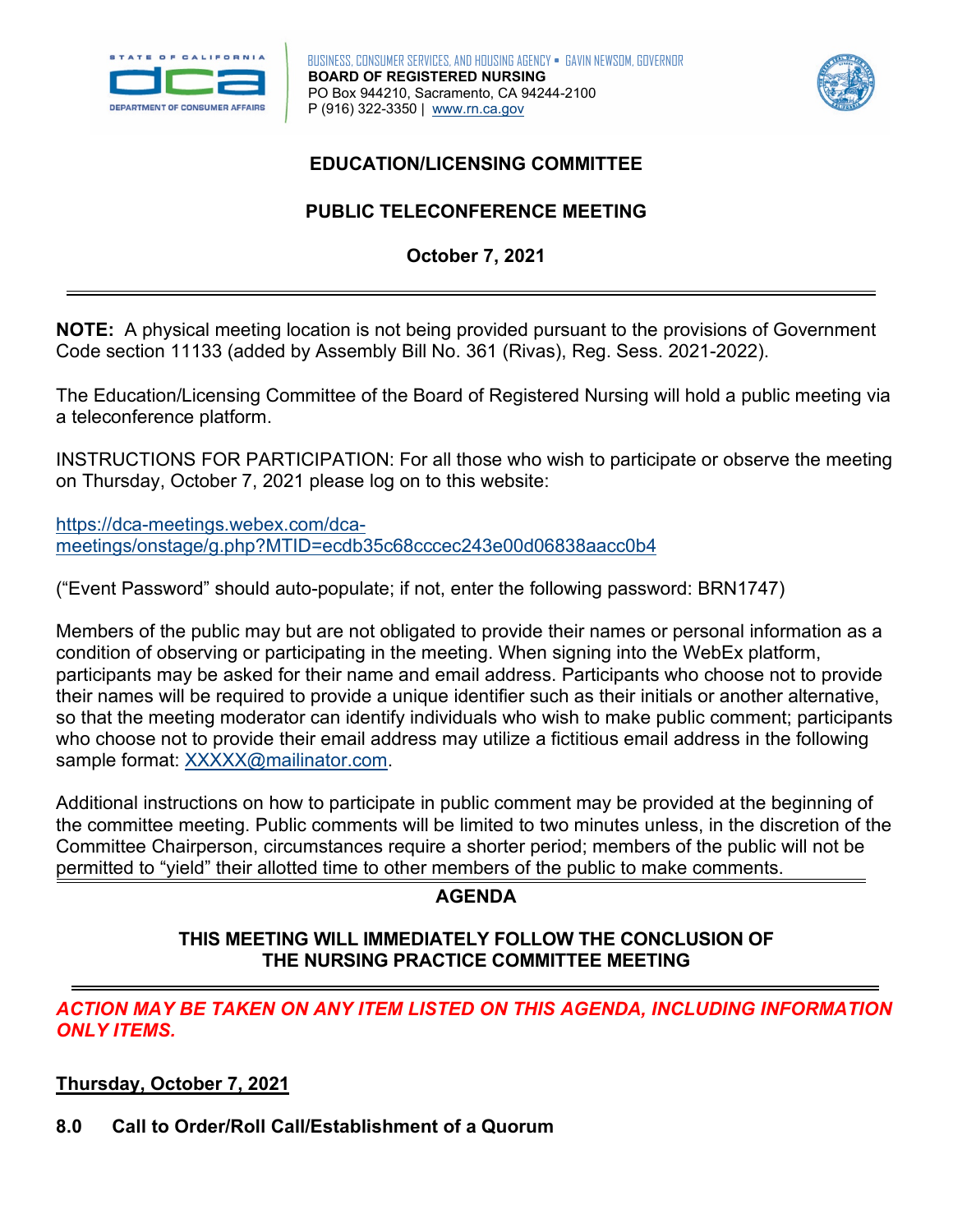#### **8.1 Public Comment for Items Not on the Agenda Note:**

The Committee may not discuss or take action on any matter raised during the Public Comment section that is not included on this agenda, except to decide whether to place the matter on the agenda of a future meeting. (Gov. Code, §§ 11125 & 11125.7, subd. (a).)

#### $8.2$ **8.2 Review and Vote on Whether to Approve Previous Meeting Minutes:**

 $\triangleright$  June 24, 2021

 **(16 CCR § 1426), and Whether to Recommend Ratification of Clinical Facility Approval 8.3 Discussion and Possible Action Regarding Whether to Recommend Ratification of Minor Curriculum Revisions and Acknowledge Receipt of Program Progress Reports or Other Action (16 CCR § 1427) (Consent)** 

#### **8.4 Discussion and Possible Action Regarding Whether to Recommend Approval, Acceptance or Other Action for Approved Nursing Programs.**

#### **Continuing Approval of Prelicensure Nursing Programs (BPC § 2788, 16 CCR §§ 1421, & 1423) (Consent)**

- 8.4.1 San Joaquin Delta College Associate Degree Nursing Program
- 8.4.2 California State University Sonoma Baccalaureate Degree Nursing Program

# **2788, 16 CCR §§ 1421 & 1423) (Consent) Continuing Approval of Advanced Practice (Nurse Practitioner) Nursing Programs (BPC §**

8.4.3 California State University Sonoma Nurse Practitioner Nursing Program

# **16 § CCR 1485) (Consent) Initial Approval of Advanced Practice (Nurse Practitioner) Nursing Programs (BPC § 2835;**

- 8.4.5 University of Massachusetts Global (formerly Brandman University) Advanced Practice Degree Nursing Program
- 8.4.6 California Baptist University Advanced Practice Degree Nursing Program
- 8.4.7 California State University San Marcos Advanced Practice Degree Nursing Program
- 8.4.8 Fresno Pacific University Advanced Practice Degree Nursing Program

# **Substantive changes to an Approved Advanced Practice (Nurse Practitioner) Nursing Program (16 CCR § 1483.2) (Consent)**

8.4.9 Loma Linda University Advanced Practice Degree Nursing Program

8.4.10 United States University Advanced Practice Degree Nursing Program

 8.4.10 United States University Advanced Practice Degree Nursing Program 8.4.11 West Coast University Advanced Practice Degree Nursing Program

# **Nurse Practitioner Education Programs. (CCR Title 16, § 1486) (Consent) 8.5 Discussion and Possible Action: Discussion and Possible Action: Clinical Practice Experience Required for Nurse Practitioner Students Enrolled in Non-California Based**

- 8.5.1 College of St Scholastica 1200 Kenwood Ave Duluth, Minnesota 55811
- 8.5.2 Spring Arbor University 106 E Main St .Spring Arbor, MI 49283

8.5.3 Vanderbilt University, Nursing. 461 21<sup>st</sup> Ave. South Nashville, TN 37240

**8.6 Discussion and Possible Action Regarding Acceptance of Program Progress Report with Discussion and Possible Action to Address Any Performance Gaps Including Actions Described in California Code of Regulations, title 16, section 1423.2, subdivision (a) (Present)**

East Los Angeles College Associate Degree Nursing Program (Present)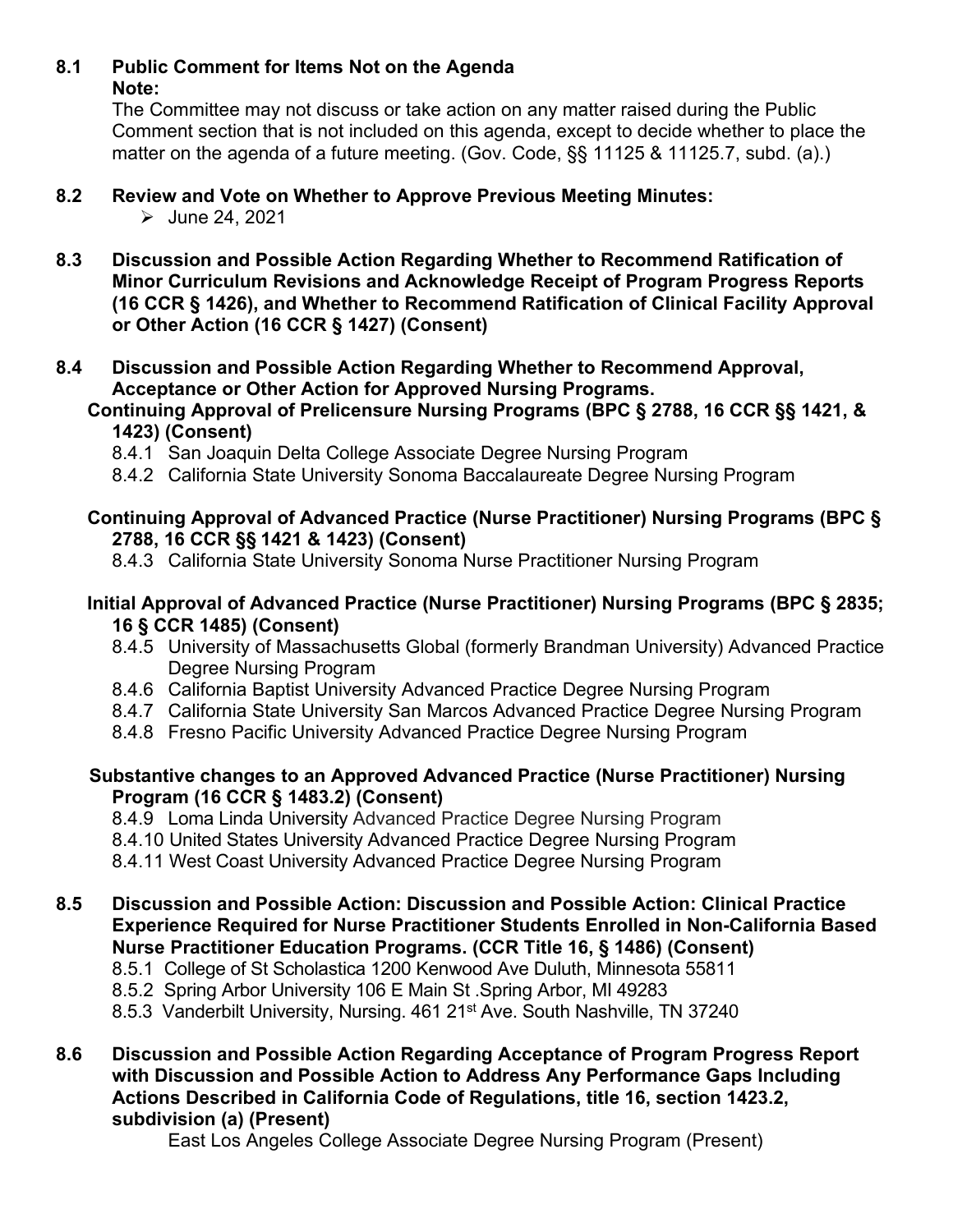#### **Programs ((BPC § 2788; 16 CCR §§ 1421, 1423) (Present) 8.7 Discussion and Possible Action Regarding Initial Self-Study for New Prelicensure**

- 8.7.1 Arizona College Baccalaureate Degree Nursing Program
- 8.7.2 Westmont College Baccalaureate Degree Nursing Program
- 8.7.3 University of the Pacific Entry Level Master's Degree Nursing Program

#### **8.8 Discussion and Possible Action Regarding Acceptance of Changes to an Approved Program (Major Curriculum Revisions)**

- 8.8.1 American Career College Associate Degree Nursing Program (Addition of a new campus or location) (16 CCR § 1432) (Present)
- 8.8.2 College of the Sequoias Associate Degree Nursing Program LVN Adv Placement (Enrollment Increase) (16 CCR §§ 1426 & 1432) (Present)
- 8.8.3 College of the Sequoias Associate Degree Nursing Program (Enrollment Increase) (16 CCR §§ 1426 & 1432) (Present)
- Increase) (16 CCR §§ 1426 & 1432) (Present) 8.8.4 Concordia University Irvine Baccalaureate Degree Nursing Program (Enrollment
- 8.8.5 Imperial Valley College Associate Degree Nursing Program Enrollment Increase) (16 CCR §§ 1426 & 1432) (Present)
- 8.8.6 Monterey Peninsula College Associate Degree Nursing Program (Enrollment Increase) (16 CCR §§ 1426 & 1432) (Present)
- 8.8.7 Sacramento City College Associate Degree Nursing Program (Enrollment Increase) (16 CCR §§ 1426 & 1432) (Present)
- 8.8.8 San Joaquin Delta College Associate Degree Nursing Program (Enrollment Increase) (16 CCR §§ 1426 & 1432) (Present)
- 8.8.9 San Joaquin Valley College Associate Degree Nursing Program (Enrollment Increase) (16 CCR §§ 1426 & 1432) (Present)
- 8.8.10 Stanbridge University Baccalaureate Degree Nursing Program (Enrollment Increase) (16 CCR §§ 1426 & 1432) (Present)
- 8.8.11 Unitek Collage Baccalaureate Degree Nursing Program (Addition of a new campus or location) (16 CCR § 1432) (Present)

#### **8.9 Discussion and Possible Action Regarding Acceptance of Annual 2020-2021 Education/Licensing Committee Goals and Objectives Achievement Report Draft (Present)**

# **8.10 Adjournment**

# **NOTICE:**

 [http://www.rn.ca.gov.](http://www.rn.ca.gov/) Board or committee members who are not members of this committee may attend meetings as observers only and may not participate or vote. All times are approximate and subject to change. Items may be taken out of order to maintain a quorum, accommodate a speaker, or for convenience. The meeting may be canceled without notice. For verification of the meeting, call (916) 574-7600 or access the Board's Web Site at

 Public comments will be taken on agenda items at the time the item is heard. Total time allocated for public comment may be limited.

 The meeting is accessible to the physically disabled. A person who needs a disability-related accommodation or modification in order to participate in the meeting may make a request by contacting the Administration Unit at (916) 574-7600 or email [webmasterbrn@dca.ca.gov](mailto:webmasterbrn@dca.ca.gov) or send a written request to the Board of Registered Nursing Office at 1747 North Market Blvd., Suite 150,